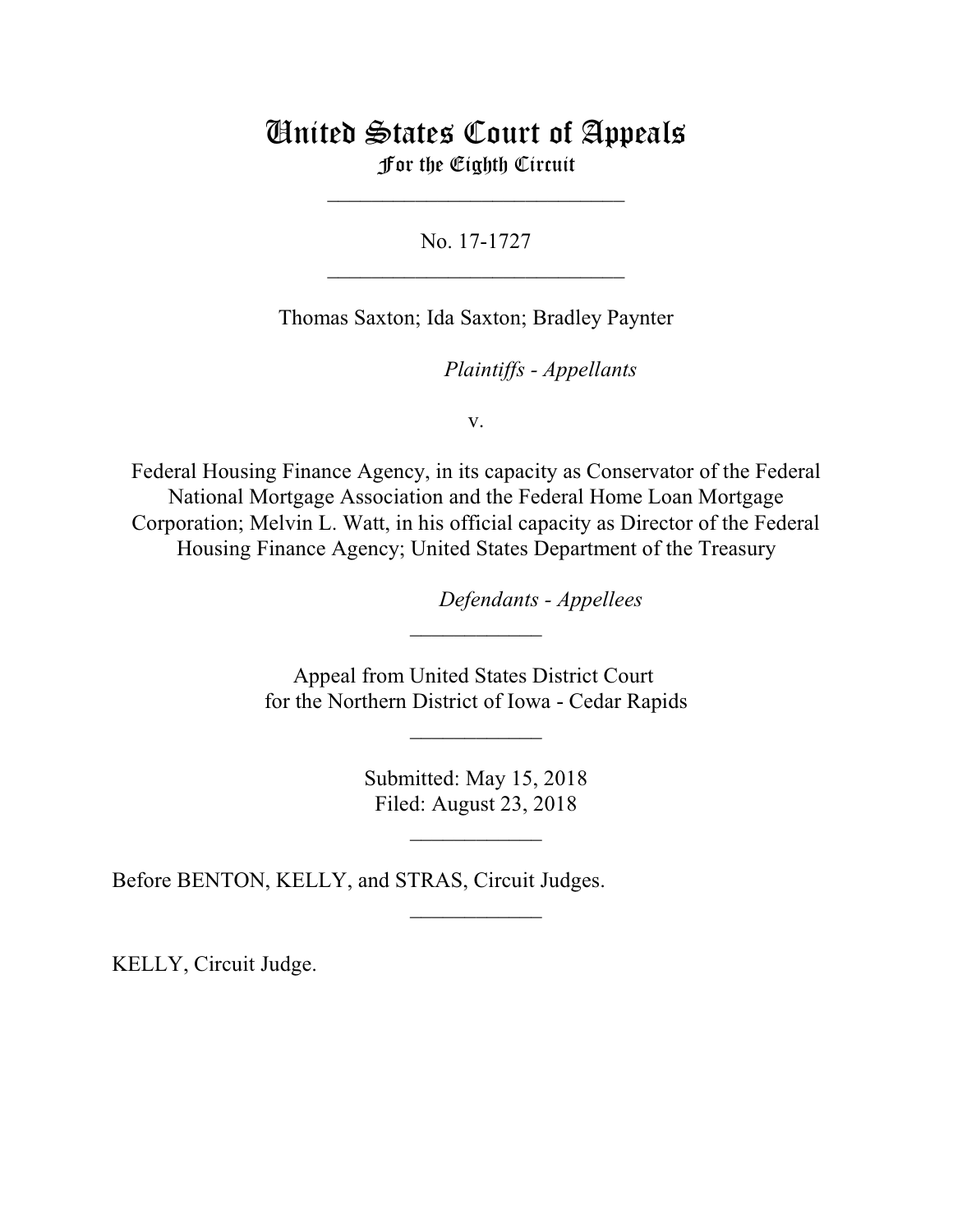Three shareholders claim that the federal agency Congress created to serve as conservator of Fannie Mae<sup>1</sup> and Freddie Mac<sup>2</sup> exceeded its powers and acted arbitrarily and capriciously. Four of our sister circuits—the Fifth,<sup>3</sup> Sixth, Seventh, and D.C. Circuits—have already rejected materially identical arguments from other shareholders. Today, we join them.

## I.

The financial crisis of 2008 prompted Congress to take several actions to fend off economic disaster. One of those measures propped up Fannie Mae and Freddie Mac. Fannie and Freddie, which were founded by Congress back in 1938 and 1970, buy home mortgages from lenders, thereby freeing lenders to make more loans. See generally 12 U.S.C. § 4501. Although established by Congress, Fannie and Freddie operate like private companies: they have shareholders, boards of directors, and executives appointed by those boards. But Fannie and Freddie also have something most private businesses do not: the backing of the United States Treasury.

In 2008, with the mortgage meltdown at full tilt, Congress enacted the Housing and Economic Recovery Act (HERA or the Act). HERA created the Federal Housing Finance Agency (FHFA), and gave it the power to appoint itself either conservator or receiver of Fannie or Freddie should either company become critically undercapitalized. 12 U.S.C. § 4617(a)(2), (4). The Act includes a provision limiting judicial review: "Except as provided in this section or at the request of the Director,

<sup>&</sup>lt;sup>1</sup>Officially, the Federal National Mortgage Association.

<sup>&</sup>lt;sup>2</sup>Officially, the Federal Home Loan Mortgage Corporation.

<sup>&</sup>lt;sup>3</sup>The Fifth Circuit also addressed constitutional questions concerning the conservator agency. See Collins v. Mnuchin, F.3d , 2018 WL 3430826, at \*6–26 (5th Cir. July 16, 2018) (per curiam). No constitutional questions are presented here.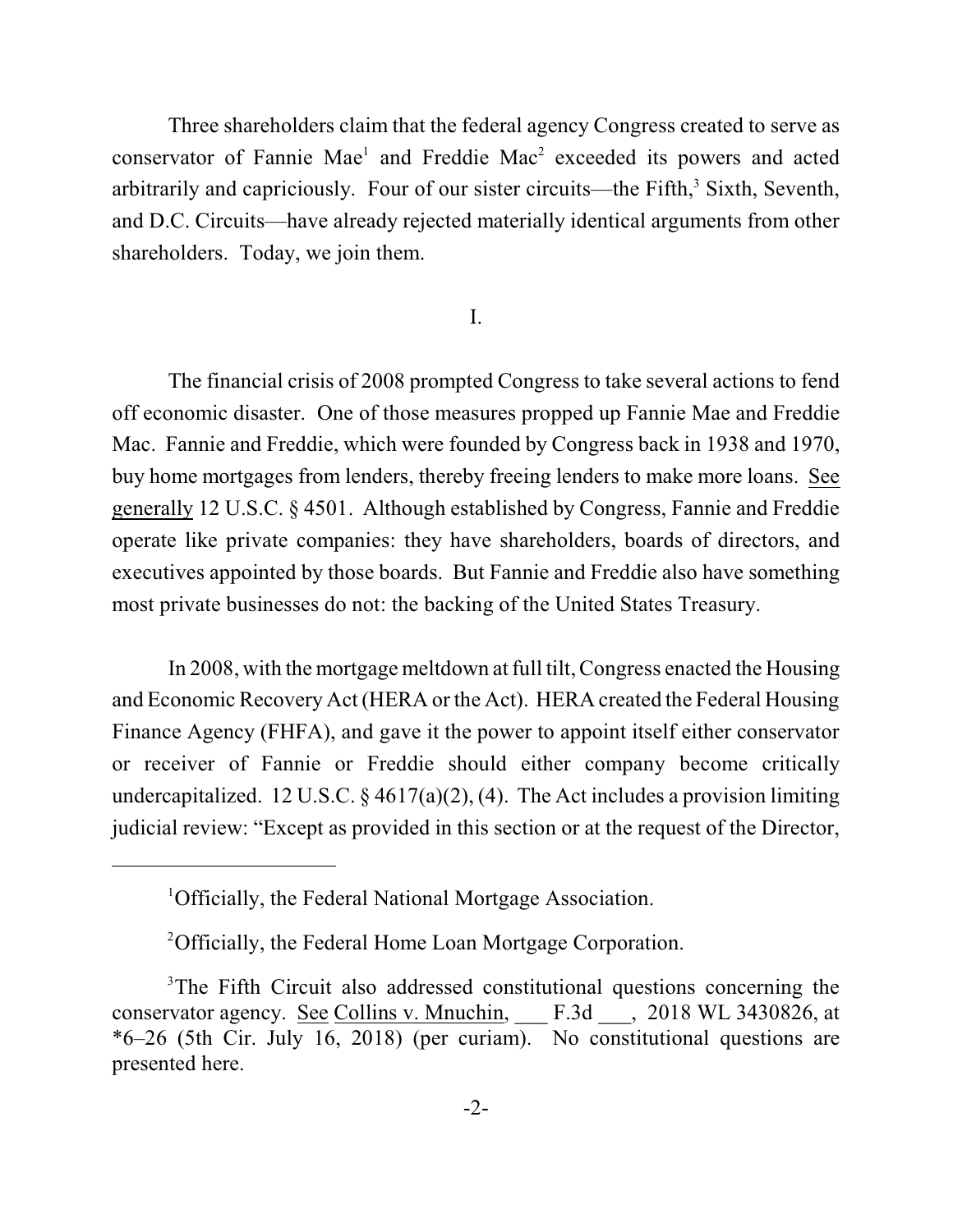no court may take any action to restrain or affect the exercise of powers or functions of the [FHFA] as a conservator or a receiver." Id. § 4617(f).

Shortly after the Act's passage, FHFA determined that both Fannie and Freddie were critically undercapitalized and appointed itself conservator. FHFA then entered an agreement with the U.S. Department of the Treasury whereby Treasury would acquire specially-created preferred stock and, in exchange, would make hundreds of billions of dollars in capital available to Fannie and Freddie. The idea was that Fannie and Freddie would exit conservatorship when they reimbursed the Treasury.

But Fannie and Freddie remain under FHFA's conservatorship today. Since the conservatorship began, FHFA and Treasury have amended their agreement several times. In the most recent amendment, FHFA agreed that, each quarter, Fannie and Freddie would pay to Treasury their entire net worth, minus a small buffer. This so-called "net worth sweep" is the basis of this litigation.

Three owners of Fannie and Freddie common stock sued FHFA and Treasury, claiming they had exceeded their powers under HERA and acted arbitrarily and capriciously by agreeing to the net worth sweep. The shareholders sought only an injunction setting aside the net worth sweep; they dismissed a claim seeking money damages. Relying on the D.C. Circuit's opinion in Perry Capital LLC v. Mnuchin, 864 F.3d 591 (D.C. Cir. 2017), the district court<sup>4</sup> dismissed the suit.

## II.

The shareholders argue their claims should have survived dismissal because FHFA and Treasury exceeded their statutory authority under HERA by agreeing to

<sup>&</sup>lt;sup>4</sup>The Honorable Linda R. Reade, United States District Judge for the Northern District of Iowa.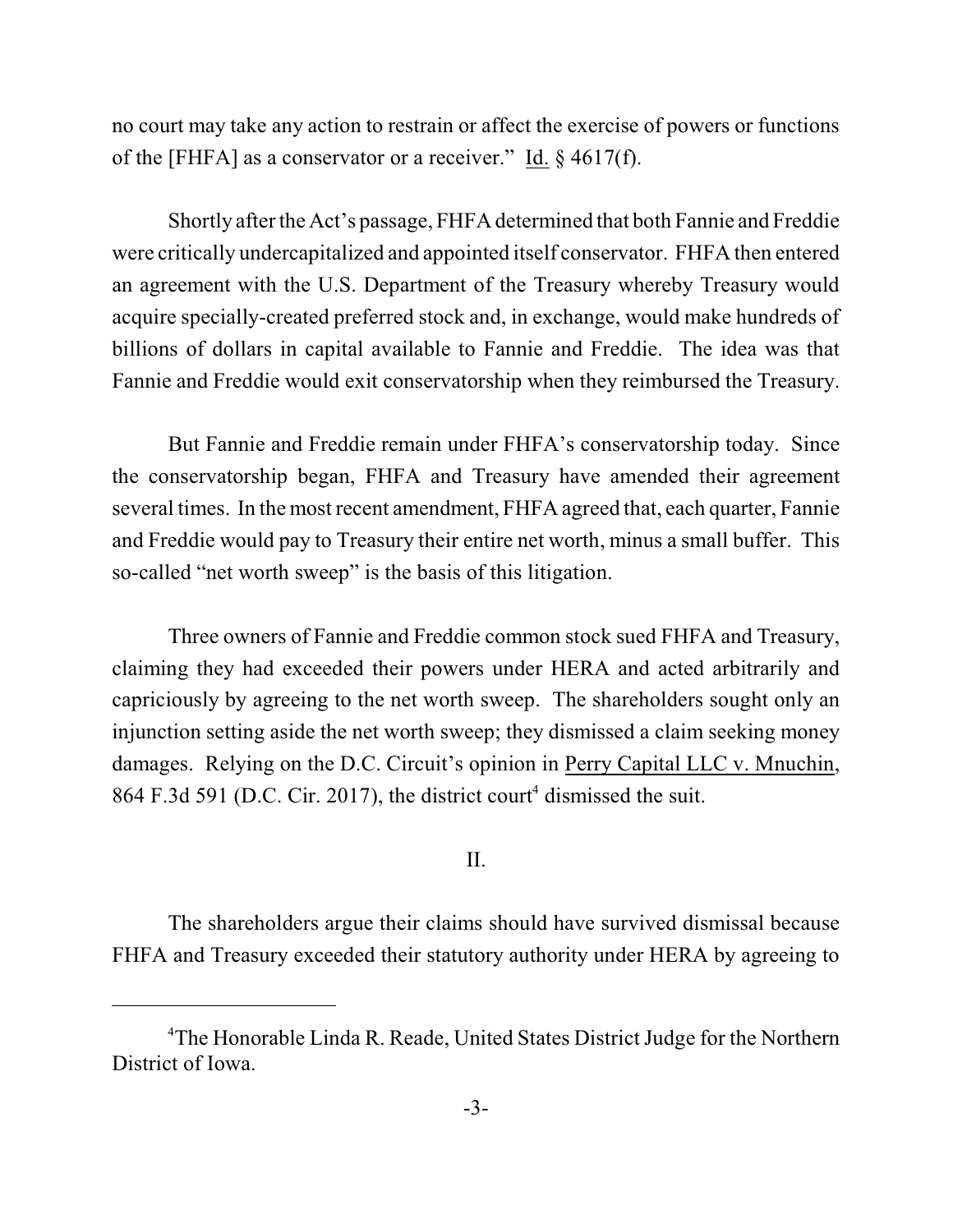the net worth sweep. We review the dismissal of the shareholders' case de novo. Dunbar v. Wells Fargo Bank, 709 F.3d 1254, 1256 (8th Cir. 2013); ABF Freight Sys., Inc. v. Int'l Bhd. of Teamsters, 645 F.3d 954, 958 (8th Cir. 2011).

A.

We begin with the shareholders' request for an injunction against FHFA. Their argument has two parts. First, they assert that HERA's limitation on judicial review does not apply when FHFA exceeds its statutory powers under the Act. Second, they contend that the net worth sweep exceeds, and is antithetical to, FHFA's statutory powers.

1.

HERA commands that, "[e]xcept as provided in this section or at the request of the Director, no court may take any action to restrain or affect the exercise of powers or functions of [FHFA] as a conservator or a receiver." 12 U.S.C. § 4617(f). We agree with our sister circuits that this provision bars only equitable relief, and only does so if the challenged action is within the powers given FHFA by HERA. See Collins, 2018 WL 3430826, at \*6; Roberts v. Fed. Hous. Fin. Agency, 889 F.3d 397, 402 (7th Cir. 2018); Robinson v. Fed. Hous. Fin. Agency, 876 F.3d 220, 228 (6th Cir. 2017); Perry Capital,  $864$  F.3d at  $606$ ; see also Cty. of Sonoma v. Fed. Hous. Fin. Agency, 710 F.3d 987, 992–93 (9th Cir. 2013).

The shareholders argue that we must construe  $\S$  4617(f), an anti-injunction provision, narrowly. They cite to the "presumption ofreviewability," which generally requires "that 'only upon a showing of "clear and convincing evidence" of a contrary legislative intent should the courts restrict access to judicial review.'" Bowen v. Mich. Acad. of Family Physicians, 476 U.S. 667, 671 (1986) (quoting Abbott Labs. v. Gardner, 387 U.S. 136, 141 (1967)). When a statute appears to limit a court's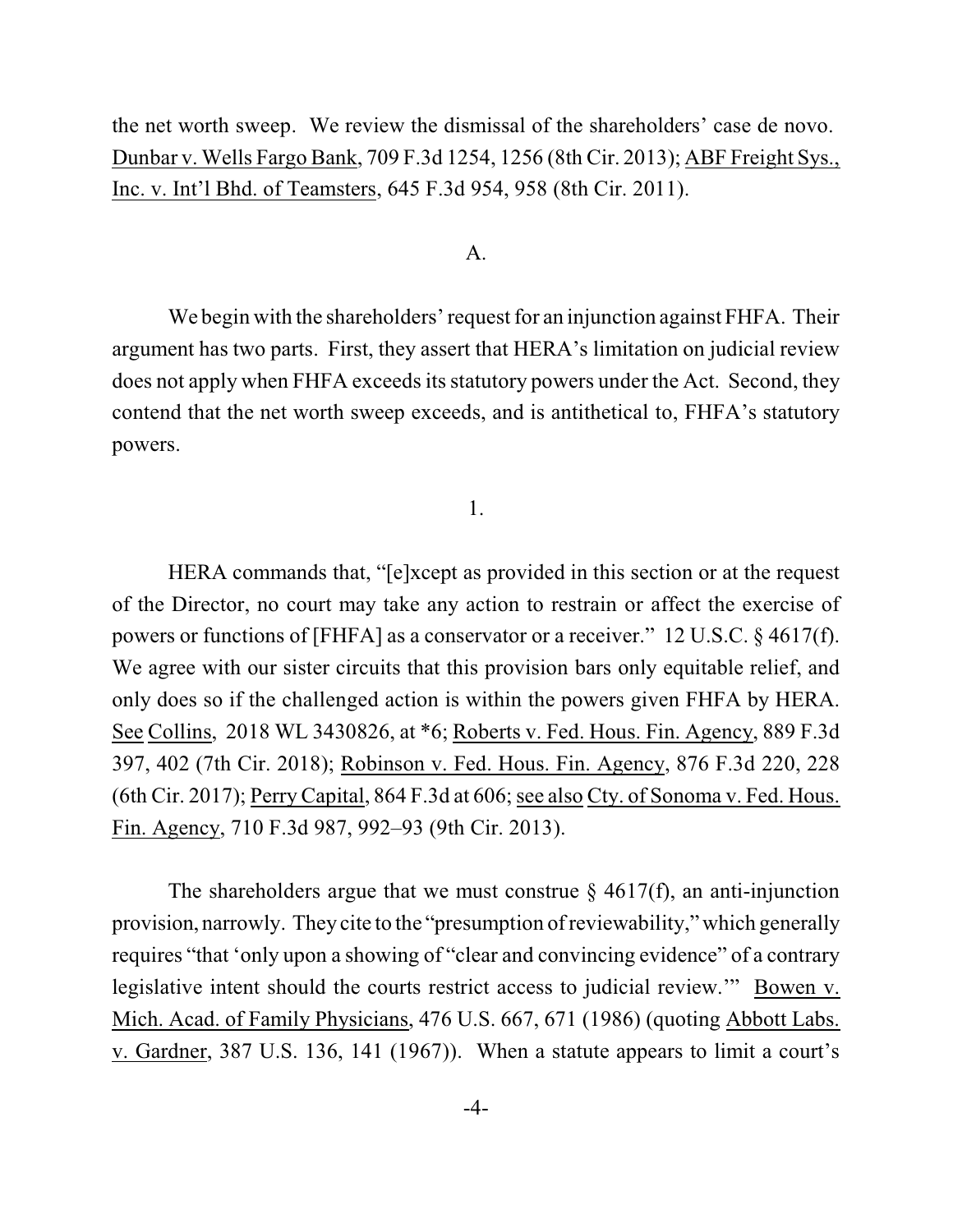jurisdiction to review agency action, courts usually invoke this presumption and narrowly interpret the statutory provisions at issue. See, e.g., id. at 674–78.<sup>5</sup> But see Briscoe v. Bell, 432 U.S. 404, 410 (1977) (reversing a narrow construction of a jurisdiction-stripping statute because the statutory "language is absolute on its face and would appear to admit of no exceptions"). Here, like our sister circuits, we interpret the anti-injunction provision to apply only to equitable relief, and only where FHFA has acted within its statutory powers. That reading is consistent with the presumption of reviewability.

#### 2.

We next consider whether FHFA exceeded its conservatorship powers. To answer this question of statutory interpretation, we examine two portions of  $§$  4617(b)(2). The first is subsection (B), which grants FHFA general powers that apply when it is acting as either a conservator or a receiver. These powers are phrased permissively: "[FHFA] *may*, as conservator or receiver" do such things as "take over the assets and operate [the companies]," "perform all functions of [the companies]," and "preserve and conserve the assets and property ofthe [companies]." 12 U.S.C. § 4617(b)(2)(B) (emphasis added). Second, we look to subsection (D), which sets out powers specific to FHFA's role as a conservator. These powers are also phrased permissively: "[FHFA] *may*, as conservator, take such actions as *may* be

 $\mu$ <sup>5</sup>We note that it is not clear whether the anti-injunction provision strips courts of jurisdiction, or merely precludes certain relief. Compare Collins, 2018 WL 3430826, at \*6 ("[W]e lack authority to grant relief on any of the Shareholders' statutory claims."), with Roberts, 889 F.3d at 403 ("12 U.S.C. § 4617(f) bars declaratory or injunctive relief against [FHFA] unless it acted ultra vires or in a role other than as conservator or receiver."), and Perry Capital, 864 F.3d at 605 (discussing how an analogous statute "shields from a court's declaratory and other equitable powers a broad swath" of conduct). This issue was not briefed by the parties, and we decline to address it because, in this case, dismissal under either Federal Rule of Civil Procedure  $12(b)(1)$  or Rule  $12(b)(6)$  requires the same analysis.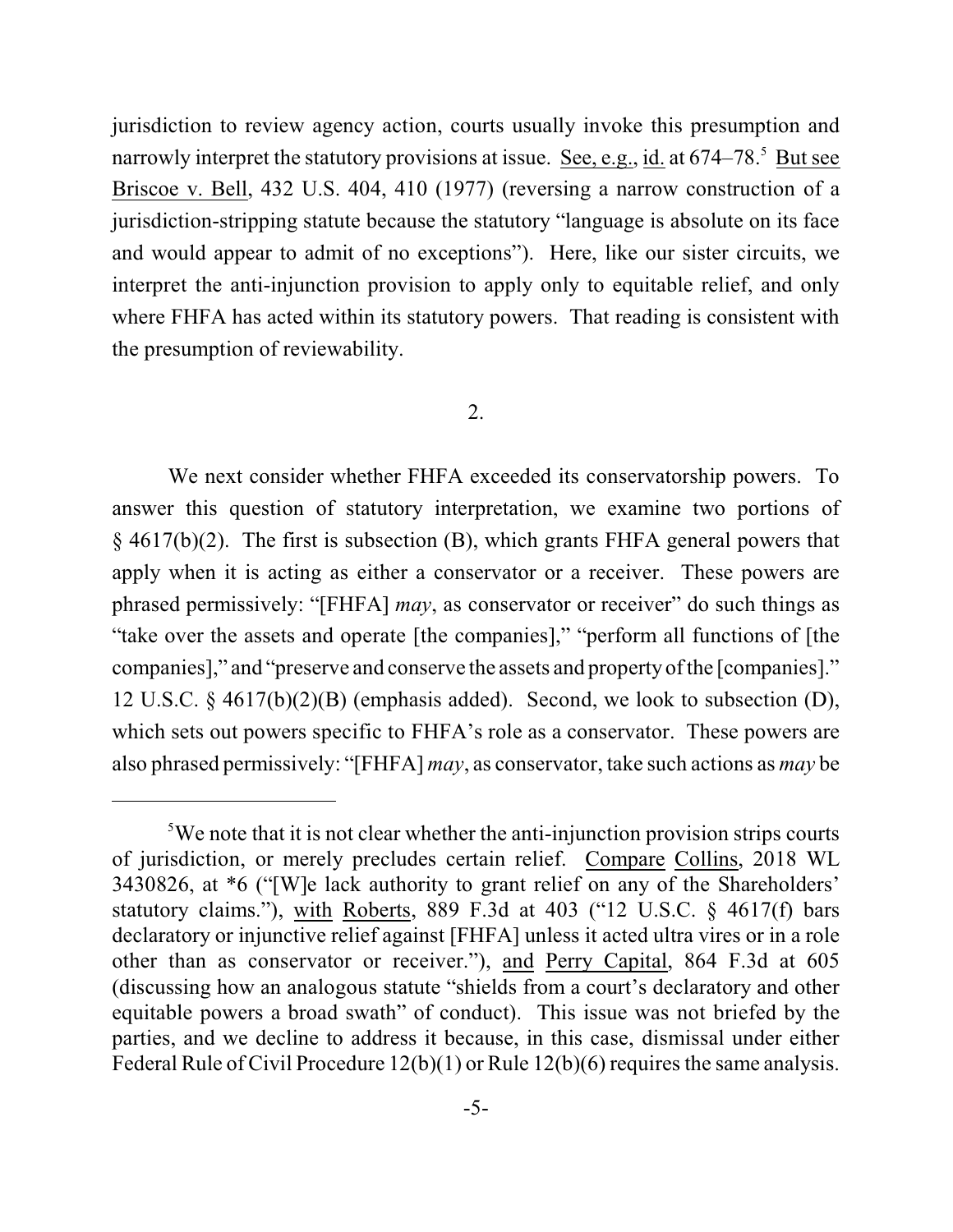(i) necessary to put the [companies] in a sound and solvent condition; and (ii) appropriate to carry on the business and preserve and conserve the assets and property of the regulated entity." 12 U.S.C. § 4617(b)(2)(D) (emphasis added).

The shareholders first contend that, although these passages use the permissive "may," they are really mandatory and can be rephrased to say, for instance, that FHFA may *not* take actions that would *not* put the companies in a sound and solvent condition. We disagree. Not every statutory "may" is coupled with an implied "may not." Reading § 4617(b) as a whole, it is clear that Congress intended the permissive "may" to grant FHFA broad discretion in its management and operation of Fannie and Freddie. This reading is supported by the fact that Congress also used mandatory "shall" language in the same section. See, e.g., 12 U.S.C.  $\S$  4617(b)(2)(E) ("In any case in which [FHFA] is acting as receiver, [FHFA] *shall* place the regulated entity in liquidation  $\dots$ " (emphasis added)); id. § 4617(b)(2)(H) ("[FHFA], as conservator or receiver, *shall* . . . pay all valid obligations of the regulated entity . . . ." (emphasis added)). As the D.C. Circuit put it, "the most natural reading of [HERA] is that it permits FHFA, but does not compel it in any judicially enforceable sense, to preserve and conserve Fannie's and Freddie's assets and to return the Companies to private operation." Perry Capital, 864 F.3d at 607.

The shareholders next argue that the net worth sweep hurts Fannie and Freddie more than it helps, and so is antithetical to FHFA's role as conservator. This argument invokes traditional notions of conservatorship. But HERA does not subscribe to these notions. HERA authorizes FHFA to act "in the best interests" of either Fannie and Freddie or *itself*. 12 U.S.C. § 4617(b)(2)(J)(ii). This provision "directly undermines [the shareholders'] supposition that Congress intended FHFA to be nothing more than a common-law conservator." Perry Capital, 864 F.3d at 613; see also Robinson, 876 F.3d at 230. In short, HERA does not limit FHFA to the discretion traditionally ascribed to conservators.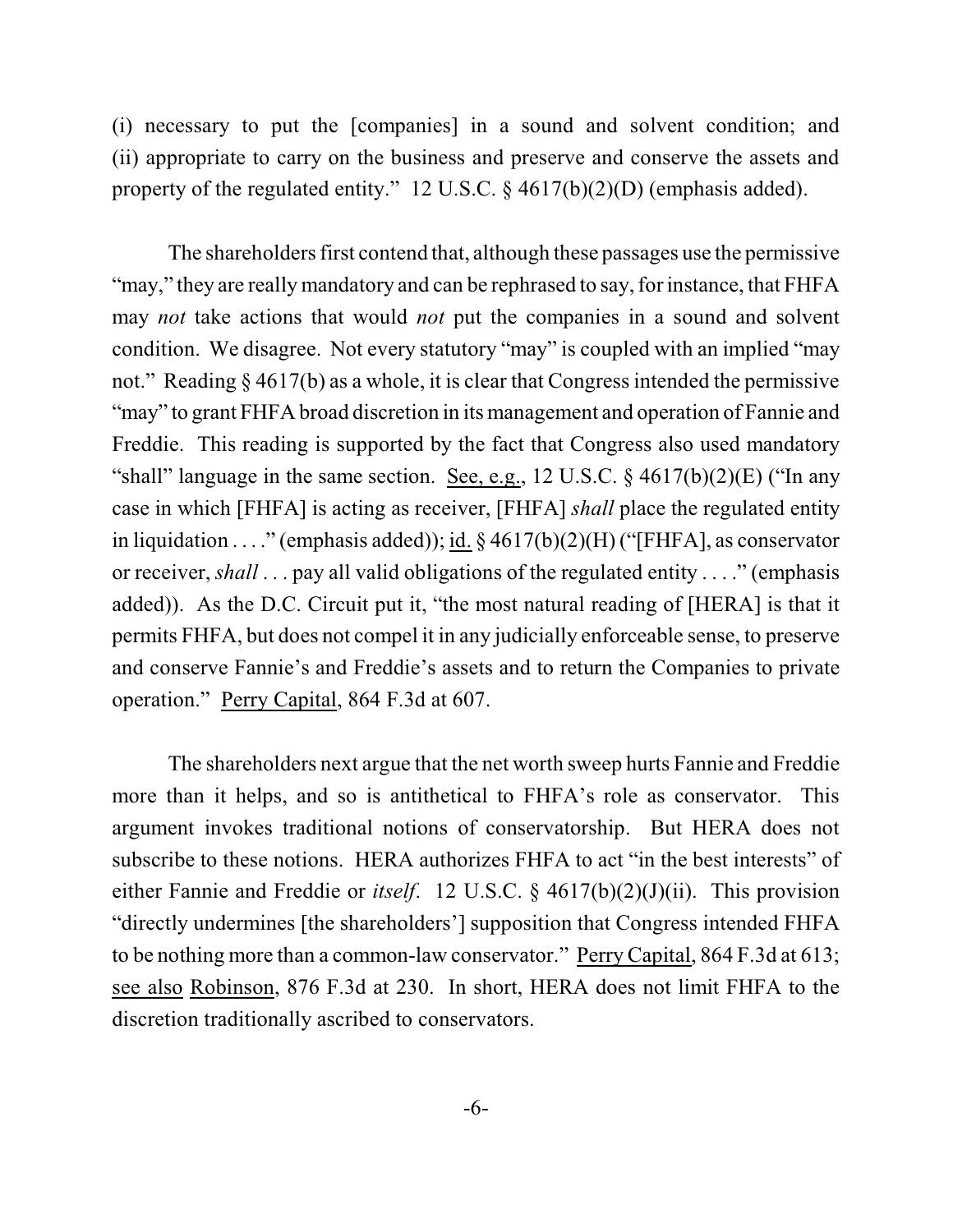Finally, the shareholders say that we must narrowly construe FHFA's powers to avoid nondelegation problems. But "[t]he canon of constitutional avoidance comes into play only when, after the application of ordinary textual analysis, the statute is found to be susceptible of more than one construction; and the canon functions as a means of choosing between them." Clark v. Martinez, 543 U.S. 371, 385 (2005). HERA presents no such choice; its plain language speaks clearly enough.

In sum, the complaint alleges that FHFA is stripping Fannie and Freddie of its capital in an effort to make money for Treasury. But we agree with the district court that FHFA has not exceeded its powers in assenting to the net worth sweep. $6$  As a result, HERA's anti-injunction provision applies, ending the case against FHFA.

## B.

The shareholders also seek an injunction barring Treasury from participating in the net worth sweep. Again our starting point is whether the anti-injunction provision applies. The shareholders say that it does not because the injunction they seek would restrain Treasury, not FHFA. That argument ignores the plain language of the anti-injunction provision, which bars injunctions that "*restrain* or *affect* the exercise of powers or functions of [FHFA] as a conservator or a receiver." 12 U.S.C.

<sup>&</sup>lt;sup>6</sup>The shareholders also assert that FHFA impermissibly agreed to the net worth sweep at Treasury's direction. See 12 U.S.C.  $\S$  4617(a)(7) ("When acting as conservator or receiver, [FHFA] shall not be subject to the direction or supervision of any other agency of the United States or any State in the exercise of the rights, powers, and privileges of [FHFA]."). But the facts alleged in the shareholders' complaint show only that Treasury officials wanted FHFA to agree to the net worth sweep, not that Treasury directed or commandeered FHFA's exercise of its conservatorship powers. See Roberts, 889 F.3d at 406 ("Even if, as the complaint alleges, Treasury officials made statements suggesting that Treasury was in the driver's seat and had to convince [FHFA] to come along for the ride, such behavior alone would not violate section  $4617(a)(7)$ .").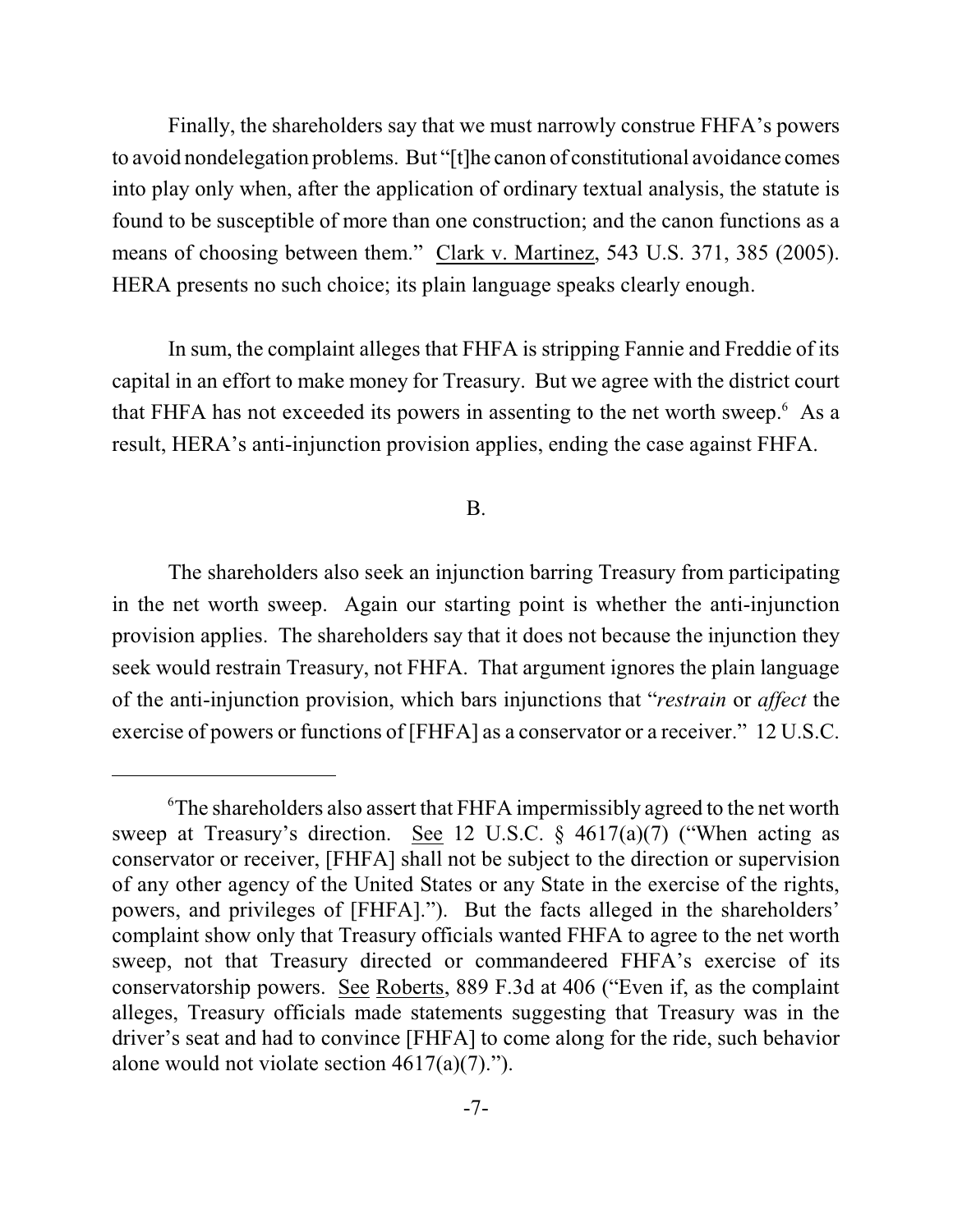§ 4617(f) (emphasis added). An injunction barring FHFA's counterparty (Treasury) from participating in the net worth sweep would plainly affect FHFA's ability (as conservator) to participate in the net worth sweep. See Roberts, 889 F.3d at 407; Robinson, 876 F.3d at 233–34; Perry Capital, 864 F.3d at 615–16. And, as we have already concluded FHFA did not exceed its authority in agreeing to the net worth sweep, we conclude that the anti-injunction provision applies and ends the case against Treasury. 7

#### III.

For these reasons, we affirm the district court's dismissal of the shareholders' suit.

STRAS, Circuit Judge, concurring.

The shareholders make a compelling case that the FHFA, created to stem the tide of a massive financial crisis, has grown into a monster. But judges are not superheroes; we cannot run to the rescue every time danger looms. Our job is to follow the law wherever it leads us. And here, the law leads to a single conclusion: the FHFA did not exceed its statutory powers by agreeing to the Net Worth Sweep, however troubling the scope of the Agency's powers and its willingnessto seize them may be. I join the court's opinion and write separately to explain why.

This shareholder lawsuit crashes into a roadblock before it can get started. The Housing and Economic Recovery Act, the statute creating the FHFA, includes an anti-injunction provision that prohibits any judicial action "to restrain or affect the exercise of powers or functions of the [FHFA] as a conservator or a receiver." 12

 $\sqrt{7}$ Our determination that HERA's anti-injunction provision bars this suit means we need not address the parties' remaining arguments.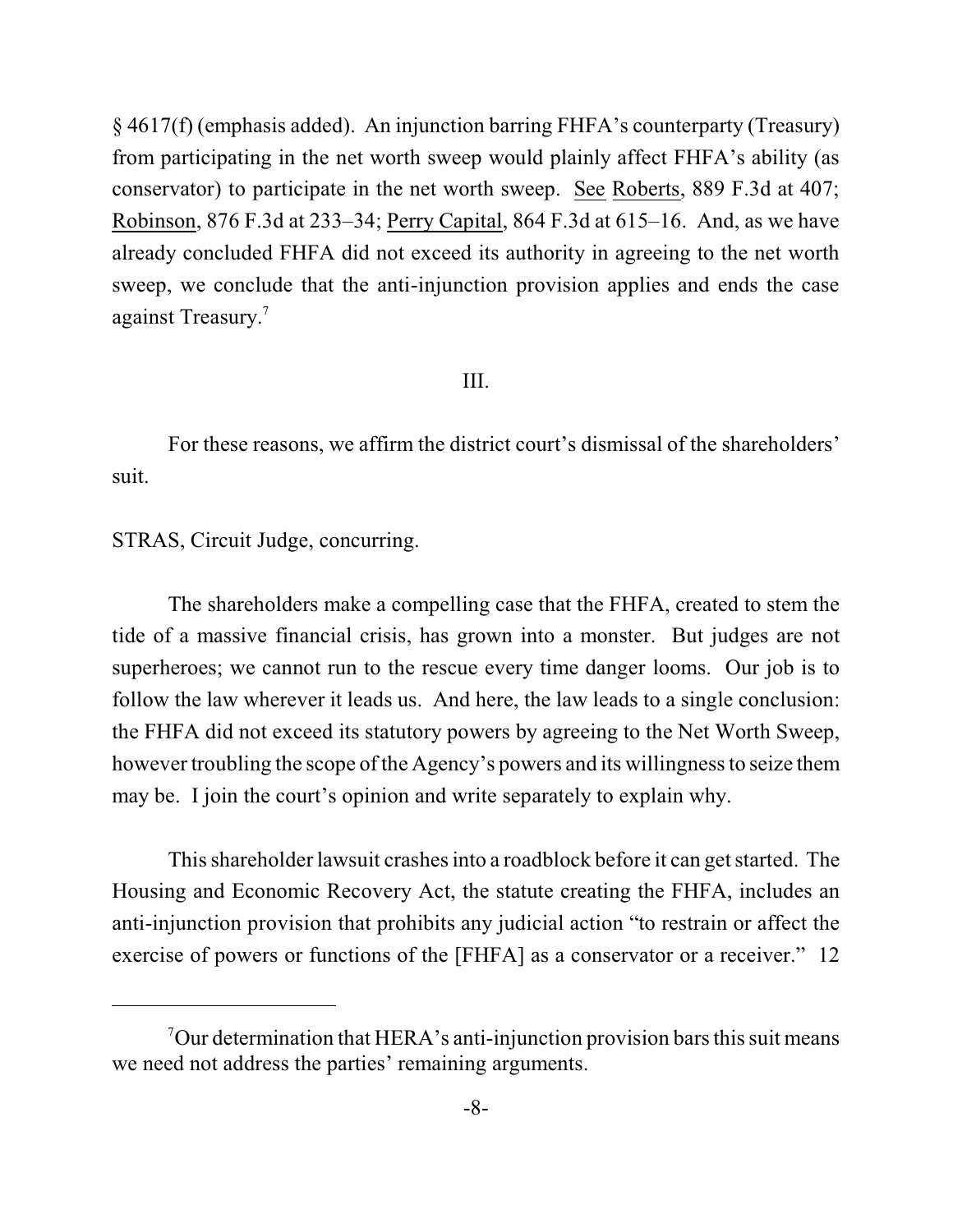U.S.C. § 4617(f). The provision is broad but not boundless. As the court correctly concludes, it applies only when the FHFA has acted within the scope of its statutory powers and functions. The question here is whether agreeing to the Net Worth Sweep was an authorized act.

The answer depends on the precise language Congress used in granting the FHFA its powers, because an agency may only exercise those powers Congress has given it. *See La. Pub. Serv. Comm'n v. FCC*, 476 U.S. 355, 374 (1986) ("[A]n agency literally has no power to act . . . unless and until Congress confers power upon it."). As relevant here, 12 U.S.C. § 4617 defines the FHFA's powers and functions as conservator. It does so in terms so broad that it authorizes the FHFA to do almost anything when it comes to Fannie and Freddie. Given this breadth, agreeing to the Net Worth Sweep fits within the scope of the Agency's powers.

Two provisions of section 4617 make this clear. The first provision, the operational powers, allows the FHFA to run Fannie and Freddie on a day-to-day basis. *See id.* § 4617(b)(2)(B). It "may, as conservator or receiver[,] . . . take over the assets of and operate the regulated entity with all the powers of the shareholders, the directors, and the officers of the regulated entity and conduct all business of the regulated entity." *Id.* § 4617(b)(2)(B)(i).

The second provision, the incidental powers, is what sets this scheme apart. A conservator is traditionally required to act in the best interests of its ward, period. *See Perry Capital LLC v. Mnuchin*, 864 F.3d 591, 641 (D.C. Cir. 2017) (Brown, J., dissenting in part) (discussing the nature of a common-law conservator). But the incidental-powers provision allows the FHFA "as conservator or receiver . . . [to] take any action authorized by this section, which the [FHFA] determines is in the best interests of the regulated entity *or the [FHFA]*." 12 U.S.C.  $\S$  4617(b)(2)(J)(ii) (emphasis added). That is no typo. The FHFA can operate critically important businesses, with trillions of dollars in assets and the financial support of the federal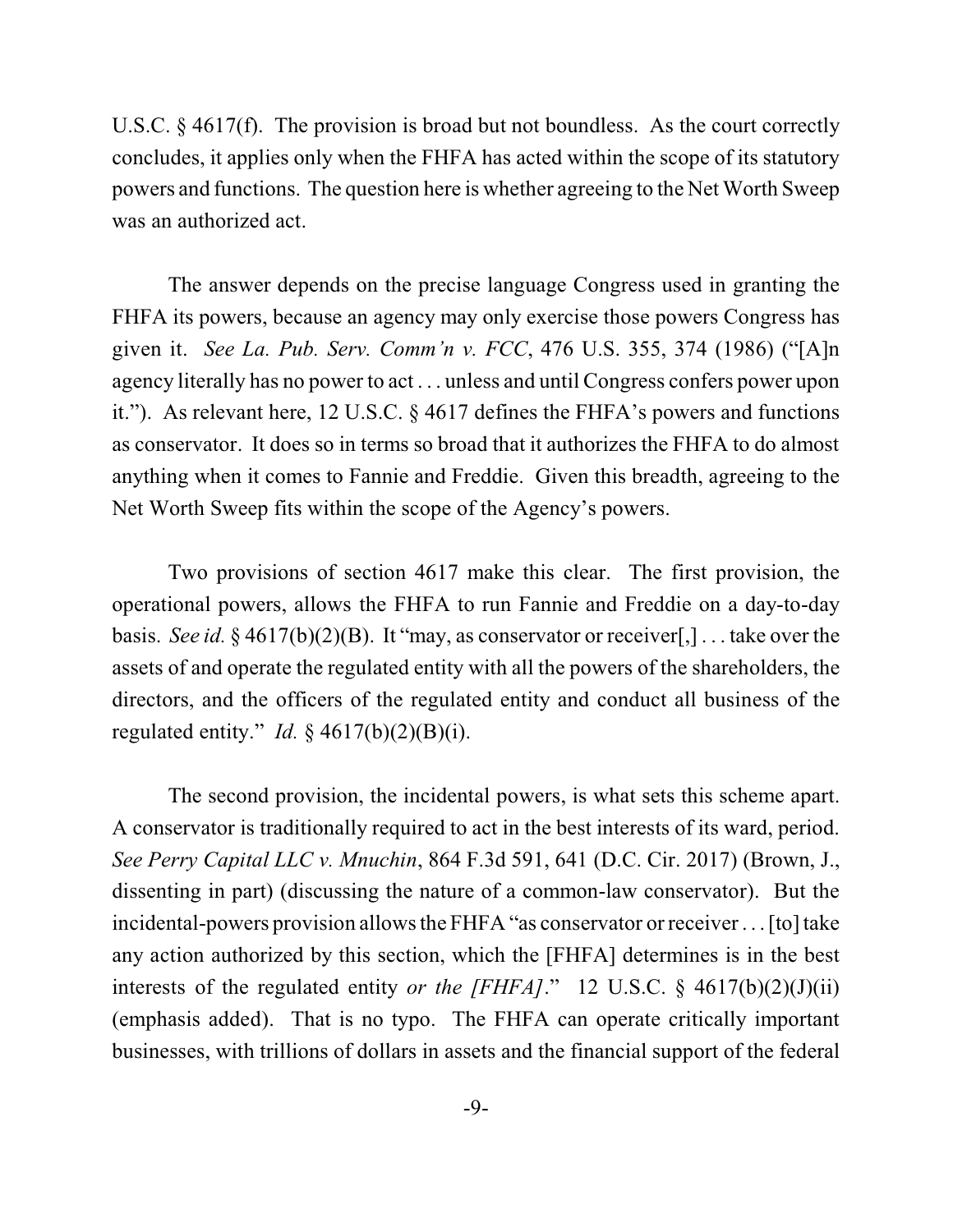government, in its own best interests—apparently to the exclusion of the interests of the American people, Fannie and Freddie, and their shareholders.<sup>8</sup>

In setting up the scheme in the way that it did, Congress came close to handing a blank check to the FHFA. I cannot see how the Agency's exceptionally broad operational authority could exclude the power to renegotiate an existing lending agreement, which is in essence what the Net Worth Sweep did. Fannie and Freddie owed money; the Net Worth Sweep changed the payment schedule and terms. This sort of action is within the heartland of powers vested in the officers or board of directors of any corporation. *Accord Perry Capital*, 864 F.3d at 607.

To be sure, the Net Worth Sweep, as its name might suggest, forces the entities to relinquish all of their excess capital to the Department of the Treasury each quarter, leaving shareholders holding worthless stock. But whatever the harm to shareholders, the FHFA certainly considered the agreement to be in its own best interests, which is all that the incidental-powers provision requires. Congress charged the FHFA with ensuring that Fannie and Freddie continue "to accomplish their public mission[]" of "facilitat[ing] the financing of affordable housing for low- and moderate-income families." 12 U.S.C. § 4501(2), (7). The Net Worth Sweep advanced this goal by protecting the entities from future market downturns or full-fledged crises. *See Perry Capital*, 864 F.3d at 607.

<sup>&</sup>lt;sup>8</sup>The delegation is more harrowing still. The President can only remove the FHFA's director for cause; Congress cannot control its budget through the normal appropriations process; and the judiciary cannot interfere with the exercise of its powers or functions as conservator. *See Collins v. Mnuchin*, No. 17-20364, 2018 WL 3430826, at \*18 (5th Cir. July 16, 2018) (per curiam); *see also* 12 U.S.C. §§ 4512(b)(2), 4516(a), (f), 4617(f). But unlike the plaintiffs in *Collins*, the shareholders do not raise a constitutional challenge in this case. Rather, they ask us to decide only whether the FHFA has exceeded its statutory powers and functions.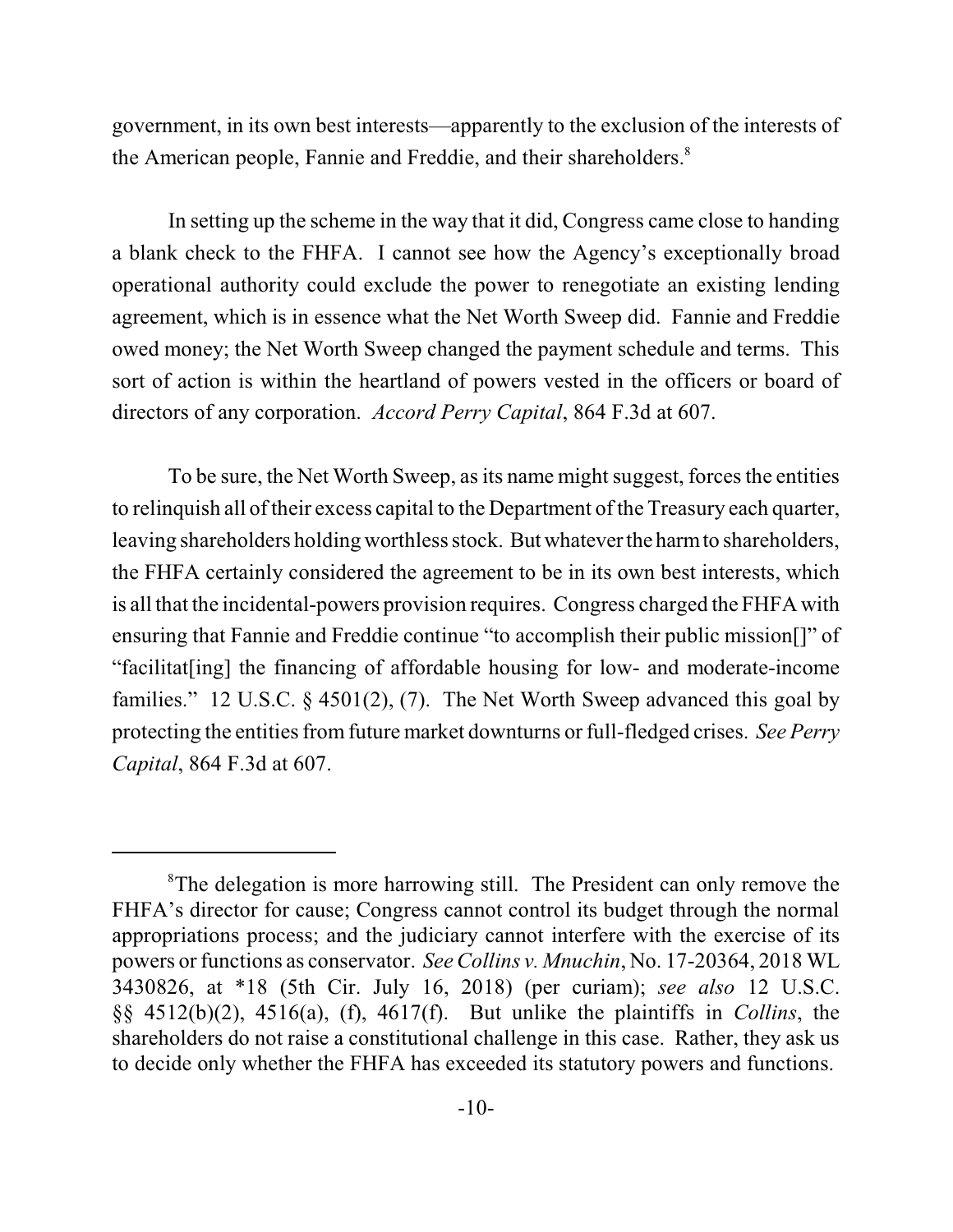Faced with exceptionally broad statutory language, the shareholders look long and hard for something—anything—to limit the FHFA's authority. They focus their efforts on the powers-as-conservator provision, which states that "[t]he Agency may, as conservator, take such action as may be . . . appropriate to carry on the business of the regulated entity and preserve and conserve the assets and property of the regulated entity." 12 U.S.C.  $\S 4617(b)(2)(D)(ii)$ . Relying on the overarching statutory structure and common-law understanding of what conservators do, the shareholders argue that the powers-as-conservator provision creates a mandatory duty to preserve and conserve assets. Their theory is that the Net Worth Sweep is antithetical to this duty.

The theory, though cleverly constructed, collapses on closer inspection. The powers-as-conservator provision uses "may . . . take such action" to introduce the supposed duty to preserve and conserve assets. Ordinarily, the word "may is permissive," while "shall is mandatory." Antonin Scalia& Bryan A. Garner, Reading Law 112–15 (2012) (emphasis omitted). The usages throughout section 4617 follow this general pattern. "Shall" appears over one hundred times, enumerating mandatory duties across an array of situations. *See, e.g.*, 12 U.S.C. § 4617(a)(4)(A)–(B), (D), (b)(2)(E). "May" appears over fifty times, primarily describing acts that are within the Agency's discretion. *See, e.g.*, *id.* § 4617(b)(1), (2)(B), (G), (J), (7)(A)(iii). Under the whole-statute and consistent-usage canons, there is no reason to doubt that the powers-as-conservator provision uses "may" in its normal, permissive sense, consistent with the rest of the statute. *See King v. St. Vincent's Hosp.*, 502 U.S. 215, 221 (1991) (describing the "cardinal rule that a statute is to be read as a whole"); *Envtl. Def. v. Duke Energy Corp.*, 549 U.S. 561, 584 (2007) (Thomas, J., concurring in part) (observing that there is a "presumption that the same words repeated in different parts of the same statute have the same meaning"). If "may" is permissive, as appears from the text of the powers-as-conservator provision, then the FHFA could not have acted outside of its authority by failing to do something that was optional in the first place.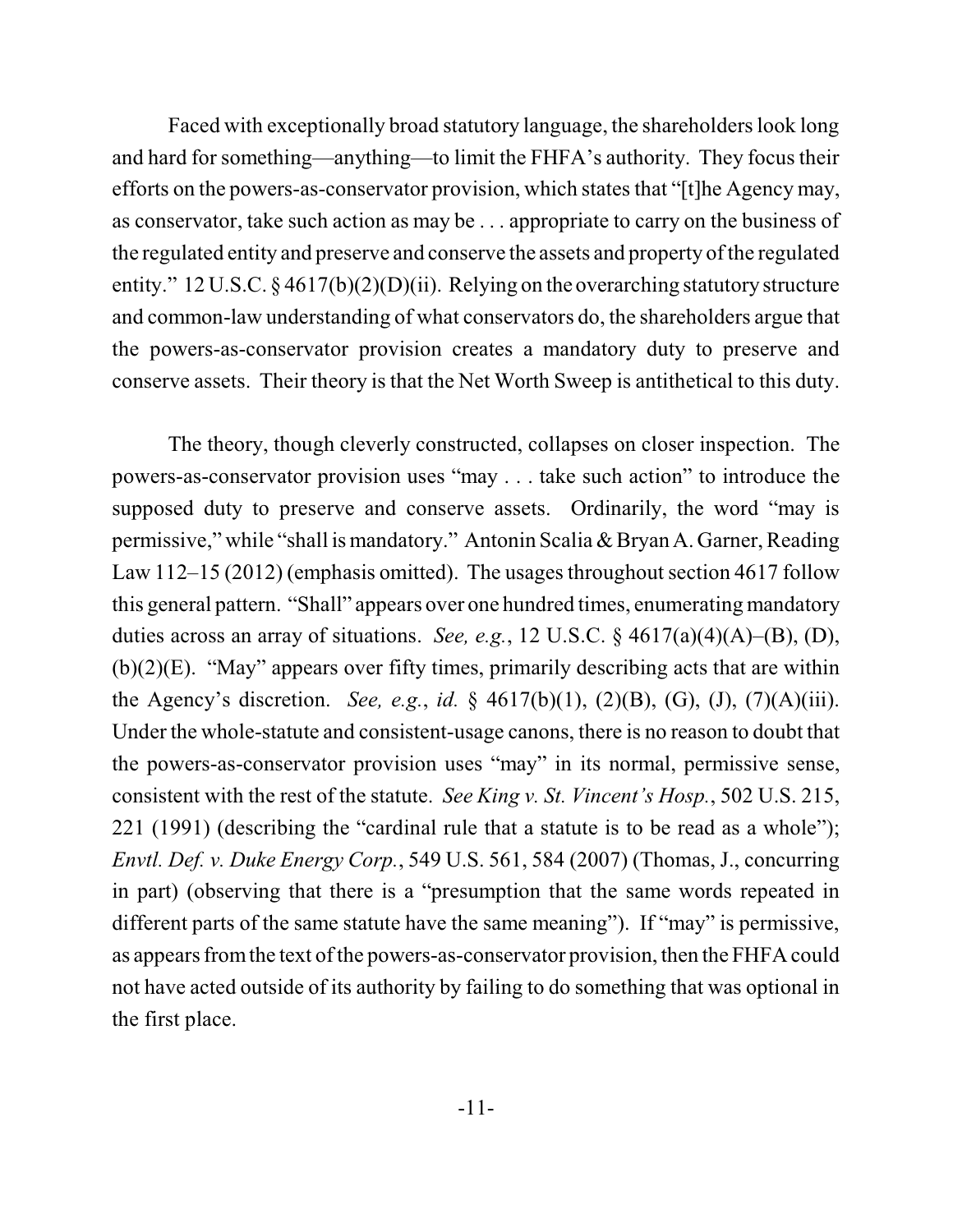But even assuming that a mandatory duty to preserve and conserve assets exists, the FHFA's decision to enter the Net Worth Sweep did not violate it. To "preserve" and "conserve" means to "keep from injury, peril, or harm" and "protect fromloss or harm." *The American Heritage Dictionary of the English Language* 392, 1394 (5th ed. 2016). The essence of the shareholders' theory is that the FHFA had an overarching duty to protect Fannie's and Freddie's assets from injury, peril, loss, or harm. In the shareholders' view, the FHFA failed to do so.

Yet the duty is not as categorical as the shareholders seem to think. The powers-as-conservator provision says that the FHFA may "take such action as may be . . . appropriate to . . . preserve and conserve the assets and property of" Fannie and Freddie. 12 U.S.C. § 4617(b)(2)(D)(ii) (emphasis added). The word "appropriate," which means "[s]uitable for a particular person, condition, occasion, or place," *The American Heritage Dictionary of the English Language* 88 (5th ed. 2016), definesthe range of "action[s]" the FHFA can take to fulfill the duty. Congress hardly could have picked a broader term. To fulfill the duty, all the FHFA must do is to take an action that is "suitable" for preserving and conserving assets. It need not pick the one the shareholders prefer or even the best alternative among a host of options.

It is clear that the choice among suitable alternatives belongs to the FHFA, not to the shareholders and certainly not to the courts. Recall that the incidental-powers provision allows it to "take any action authorized by [section 4617], which [it] determines is in the best interests of [Fannie or Freddie] or the [FHFA]." 12 U.S.C.  $§$  4617(b)(2)(J)(ii). The first part of the incidental-powers provision defines its scope: it applies only to an "action authorized by" section 4617. *Id.* A mandatory duty to preserve and conserve assets would limit the range of permissible actions that the FHFA can take. But if there are multiple appropriate actions that would preserve and conserve assets in a given situation, then all of them would be authorized by section 4617. In those situations, the incidental-powers provision lets the FHFA choose among the appropriate actions based on Fannie's, Freddie's, or its own best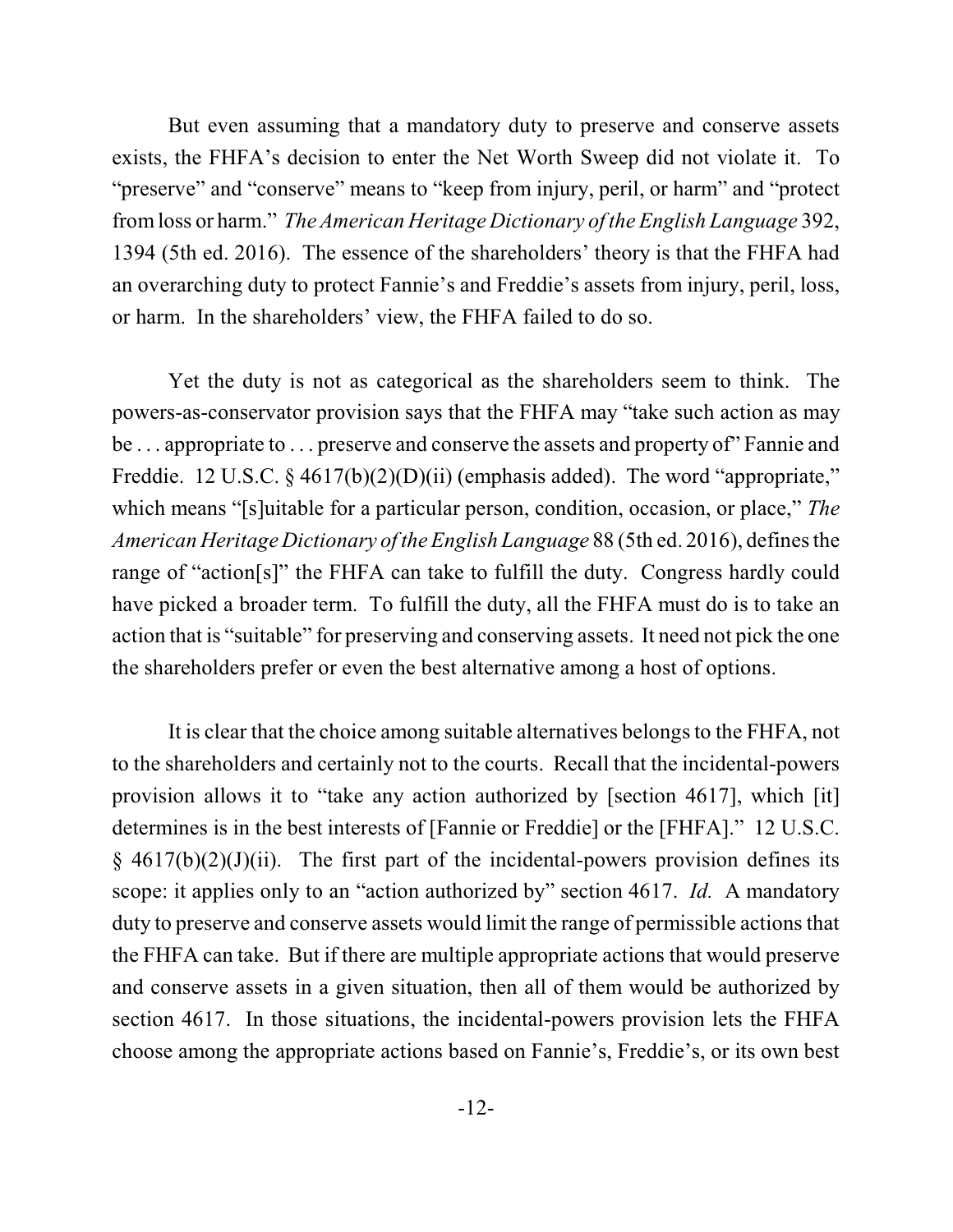interests. The anti-injunction provision then takes center stage in any judicial challenge, insulating the FHFA's actions from judicial review so long as the FHFA has not exceeded its authority, such as by acting in a way that is not "suitable" for preserving and conserving assets or is not in the best interests of Fannie, Freddie, or itself.

The Net Worth Sweep was among a range of actions "suitable" for preserving and conserving assets, well within the discretion granted to the FHFA under the statute, even if the shareholders would have preferred a different course of action. The Net Worth Sweep benefitted Fannie and Freddie, most notably by providing immediate relief from having to pay \$19 billion in fixed annual dividends and commitment fees. *See* Fannie Mae, Quarterly Report (Form10-Q) 12 (Aug. 8, 2012), http://goo.gl/bGLVXz; Freddie Mac, Quarterly Report (Form 10-Q) 10 (Aug. 7, 2012), http://goo.gl/2dbgey. It also prevented Fannie and Freddie from entering potential death spirals. They were obligated to make dividend payments under the previous arrangement based on their amount of outstanding debt, so during lean years when they borrowed more money from the Department of the Treasury, their future dividend payments would grow. *See Roberts v. FHFA*, 889 F.3d 397, 404–05 (7th Cir. 2018). Crushing dividend payments could have led the entities toward insolvency. The shareholders do not dispute these benefits.

Rather, the shareholders fixate on the negative consequences of the Net Worth Sweep. The most serious negative consequence, at least from the shareholders' perspective, is that they can no longer share in Fannie's and Freddie's successes. Instead, both entities must pay out all excess capital on a quarterly basis to the Department of the Treasury, eliminating the possibility of shareholder dividends or the accumulation of capital by either entity. In addition to preventing the entities from accumulating capital, the Net Worth Sweep has resulted in the payment of more than \$100 billion in additional dividends to Treasury, over and above what Fannie and Freddie would have paid under the previous arrangement. *See* FHFA, *Table 2:*